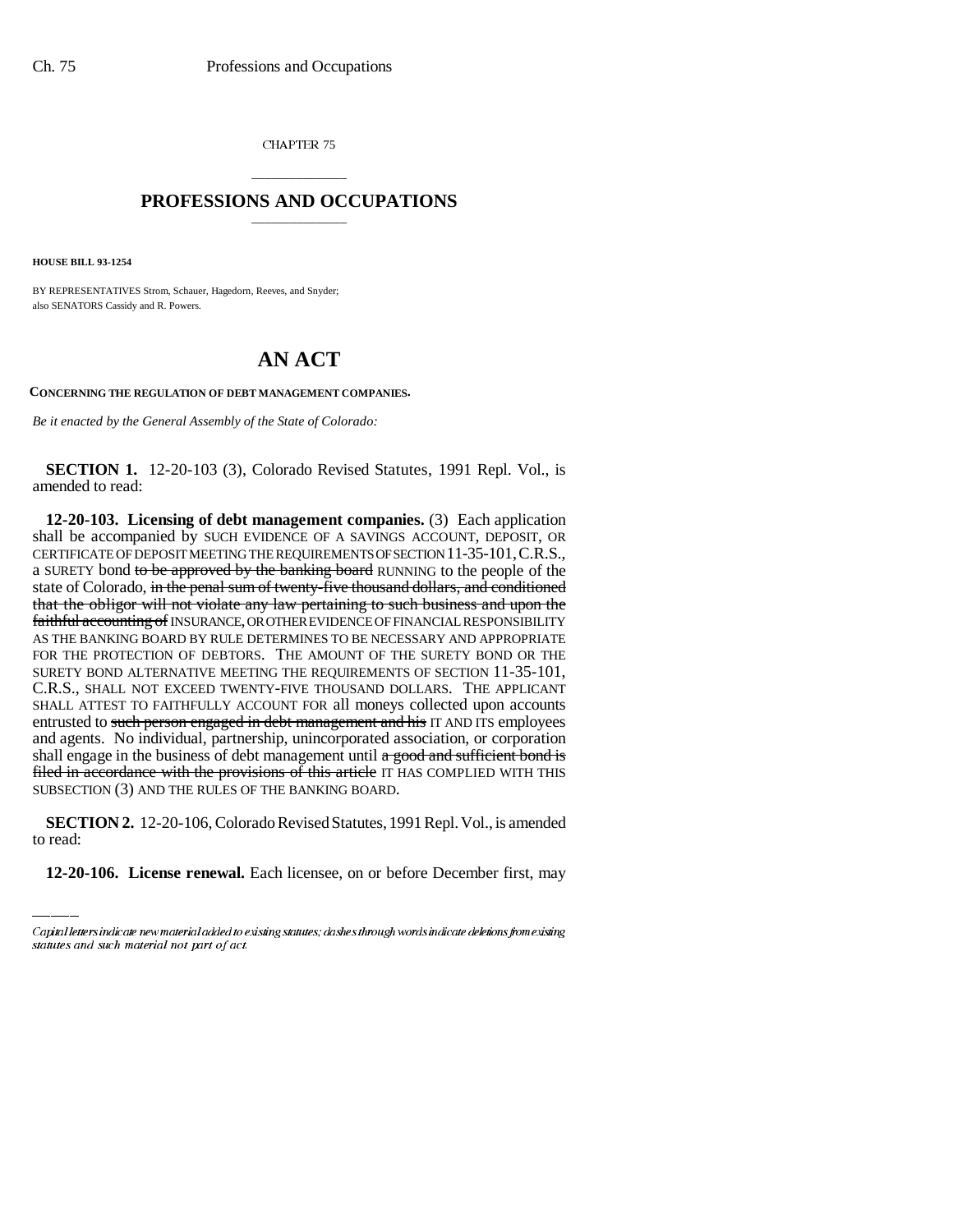Professions and Occupations Ch. 75

make application to the banking board for renewal of his SUCH LICENSEE'S license. The application shall be on the form prescribed by the banking board and shall be accompanied by a fee in an amount set by the banking board pursuant to section  $11-2-103(11)$ , C.R.S., together with a bond EVIDENCE OF FINANCIAL RESPONSIBILITY as in the case of an original application, except that the original application shall be accompanied by an additional fee in an amount set by the banking board pursuant to section 11-2-103 (11), C.R.S. A separate application shall be made for each office maintained by the applicant.

**SECTION 3.** 12-20-108 (4), Colorado Revised Statutes, 1991 Repl. Vol., is amended to read:

**12-20-108. Duties of licensee.** (4) Each licensee shall make remittances to creditors within two working days ONE MONTH after receipt of any funds, OR SUCH SHORTER PERIOD AS MAY BE PROVIDED UNDER THE SCHEDULE OF REPAYMENT PURSUANT TO SECTION 12-20-107, less fees and costs. unless the reasonable payment of one or more of the debtor's obligations requires that such funds be held for a longer period so as to accumulate a sum certain.

**SECTION 4.** 12-20-110 (1) (g), Colorado Revised Statutes, 1991 Repl. Vol., is amended, and the said 12-20-110 (1) is further amended BY THE ADDITION OF A NEW PARAGRAPH, to read:

**12-20-110. Unlawful acts by licensee.** (1) It is unlawful and a violation of this article for the holder of any license issued under the terms and provisions of this article:

(g) To include within the scope of  $\frac{1}{100}$  SUCH LICENSEE's business any payments of interest on or principal of a mortgage on real property due by a debtor THE PAYMENT OF INTEREST ON OR PRINCIPAL OF A DEBT SECURED BY A MORTGAGE OR OTHER SECURITY INTEREST ON REAL PROPERTY OWNED BY A DEBTOR UNLESS THE MORTGAGEE OR SECURED PARTY HAS AGREED TO A SCHEDULE OF PAYMENTS PURSUANT TO SECTION 12-20-107;

(h) TO OBTAIN ANY MORTGAGE OR OTHER SECURITY INTEREST ON REAL PROPERTY OWNED BY A DEBTOR.

**SECTION 5.** 11-35-101 (1), Colorado Revised Statutes, 1987 Repl. Vol., as amended, is amended to read:

**11-35-101. Alternatives to surety bonds permitted - requirements.** (1) The requirement of a surety bond as a condition to licensure or authority to conduct business or perform duties in this state provided in sections  $10-2-104$  (1) (g), 10-2-111 (1) and (3), 10-2-207 (8) (a) and (8) (b) (II), 12-6-111, 12-6-112, 12-6-112.2, 12-11-101 (1) (d), 12-11-104, 12-11-106, 12-14-124 (1), 12-20-103 (3), 12-20-106, 12-53-103 (2) (e) (I), 12-59-115 (1), 12-60-112 (2) and (2.5) (b), 33-4-101 (1), 33-12-104 (1), 35-33-403 (3), 35-55-104 (1), 37-91-107 (2) and (3), 38-29-119 (2), 38-39-102 (3) (b), 39-21-105 (4), 39-27-104 (2) (a), (2.5) (a), and (2.5) (b), 39-27-204 (4) (a), (4.5), and (6), 39-28-105 (1), 42-6-113 (2), and 42-7-301 (6), C.R.S., may be satisfied by a savings account or deposit in or a certificate of deposit issued by a state or national bank doing business in this state or